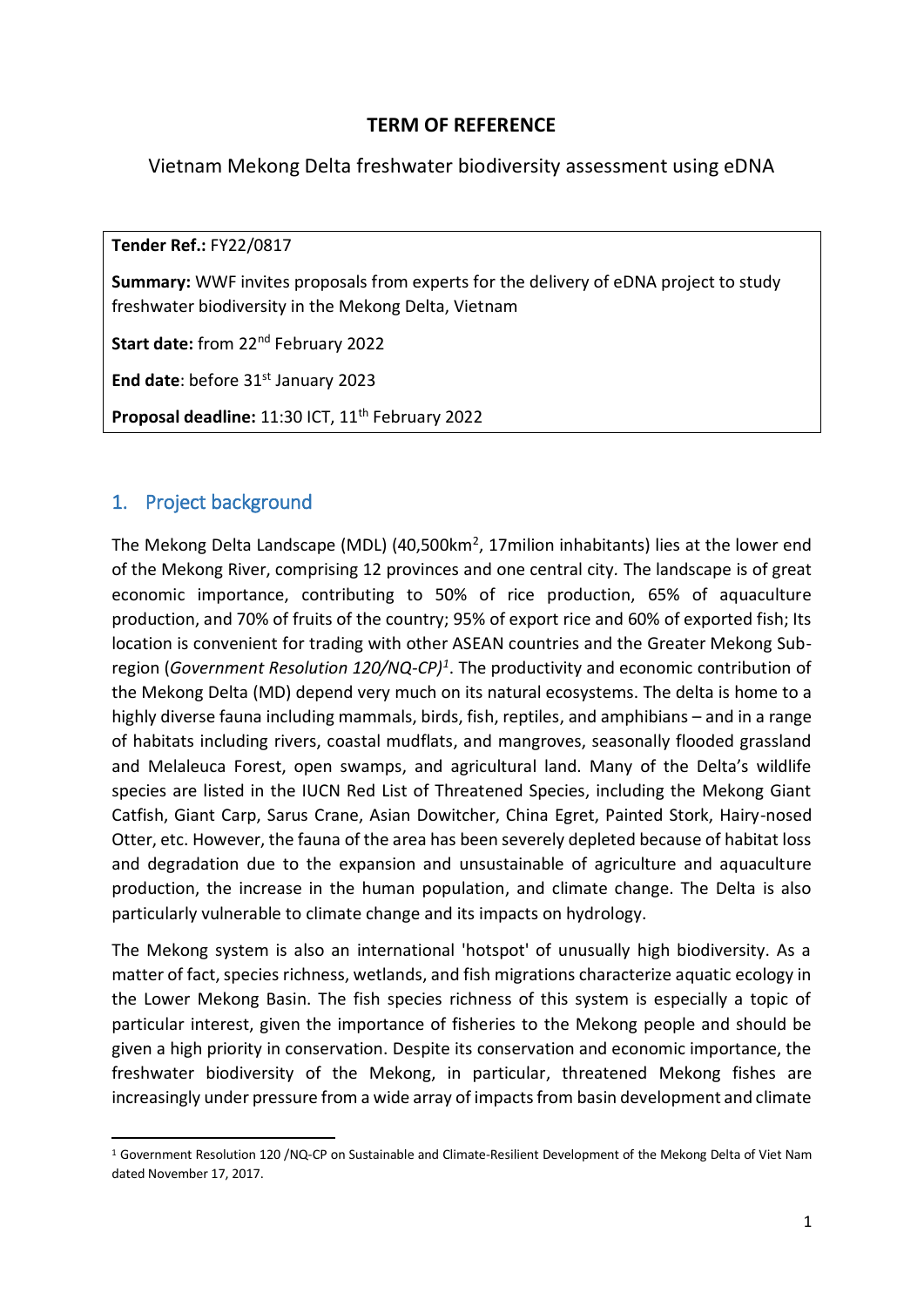change. Such impacts, many of them negative, stem from the construction of hydropower dams, expansion of irrigated agriculture, flood control, and protection infrastructure, and other water resources development projects as well as invasive non-native species.

In the main rivers, several large fish species have declined greatly, such as Giant freshwater whipray (*Himantura chaophraya*), Mekong giant catfish (*Pangasianodon gigas*), Giant pangasius (*Giant pangasius*), etc.

WWF-Viet Nam has implemented a range of interventions for more than a decade now in MDL, focusing on ensuring rivers flow more naturally, reducing pollution, protecting critical wetland habitats, ending overfishing and unsustainable sand mining in rivers, and lakes, controlling invasive species, safeguarding and restoring river connectivity.

To support adaptive management and evaluation of the aforesaid interventions, it is essential to have updated scientific data on our conservation targets. However, in biodiversity hotspot areas, e.g. critical wetlands, biodiversity data from the protected areas are often outdated and incomplete. Furthermore, biodiversity inventory is usually costly. As a result, this consultancy service is designed to help fill this gap and support conservationists with a better understanding of the freshwater biodiversity present across the Mekong Delta. This will contribute to filling the gap in our understanding of freshwater biodiversity present within the Greater Mekong and to setting a baseline from which to move forward, and also increase our understanding of other key information such as presence of invasive non-native species and harvested species within the Greater Mekong.

## 2. Goal and objectives

#### *2.1. Goal*

By 2023, the presence and distribution of threatened freshwater biodiversity in the MDL will be better understood, thereby contributing to better-informed species conservation in MDL.

#### *2.2. Objectives*

- To detect, map and catalogue the presence of species in targeted sites (main Mekong River, Bassac River, and in the core zone of Tram Chim National Park (NP) and Lang Sen Wetland Reserve (WR)),
- To identify the presence of threatened (in particular Asian Species Action Partnership (ASAP)) species,
- To identify presence of invasive non-native species
- To identify gaps and limitations from eDNA analysis as well as recommendations to address any identified gaps that can inform future monitoring of freshwater biodiversity in the MD.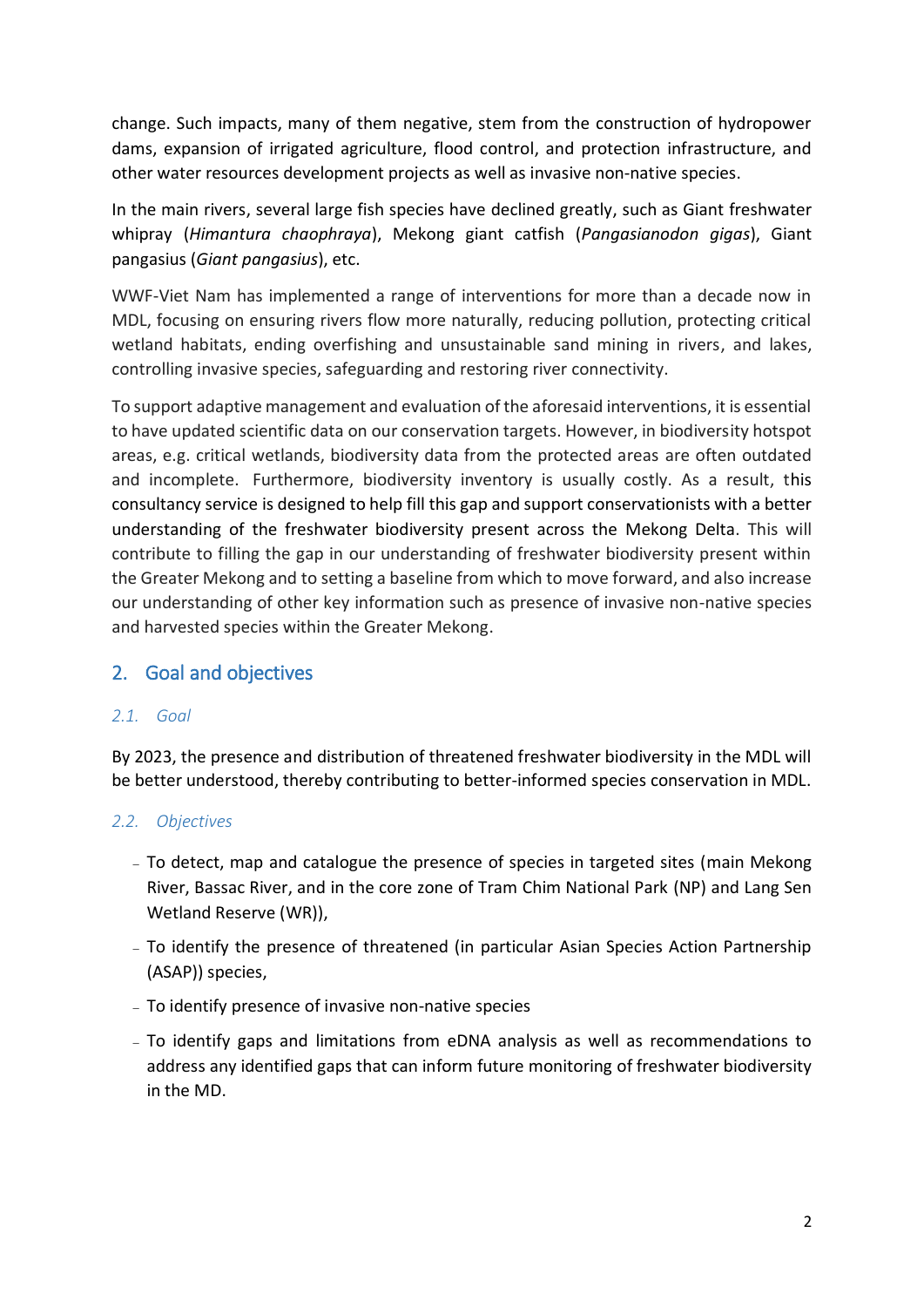# 3. Activities and deliverables

- **Inception meeting with WWF**: to discuss project aims, ambitions, and constraints, and to agree with ways of working throughout the project period.
- **Together with local consultant to discuss on sampling design and monitoring plan**: monitoring aims (listed above), monitoring protocol (sites, sampling locations, and effort), and efficiency.
- **Sampling training:** training to project partners to undertake sampling in the field. Due to COVID travel restrictions, this training can also be considered via Zoom.
- **Sampling equipment**. To be provided to the WWF team to undertake the sampling plan.
- **Analysis of eDNA samples:** for all taxa including mammals, birds, reptiles, amphibians, and fishes.
- **Survey outputs:** to be provided following each survey effort, at a minimum to include a list of taxa.
- **Survey report:** to be provided at the beginning of 2023 to include interpretation of results. The report will include but is not limited to the following:
	- Stating most present species and any other important species of note (such as redlisted, commercial, or invasive species); species richness by samples and frequency of occurrence. This will specifically identify threatened, and ASAP species, and also provide a list of non-native species found. Where undescribed species are found, these will be noted (in number).
	- Discussing data gaps and limitations as well as recommendations to address any identified gaps that can inform future monitoring.
- **Presentation of results to WWF.**

## 4. Timeframe

Start date: from 22<sup>nd</sup> February, 2022

End date: before 31<sup>st</sup> January 2023

## 5. Budget

Total budget for the consultancy service is 12,500 USD (Estimated) (VAT included).

## 6. Applications

Please submit your proposal via email to: [giang.hoang@wwf.org.vn,](mailto:giang.hoang@wwf.org.vn) cc: [long.trinhthi@wwf.org.vn](mailto:long.trinhthi@wwf.org.vn) by **11:30 ICT, Friday 11th February 2022.** Your e-mail must have the subject heading as "**Tender Ref FY22/0817 – "Consultancy service to assess freshwater biodiversity using eDNA in the Mekong Delta, Vietnam**" (or Vietnamese title: **HSQT-[tên nhà**